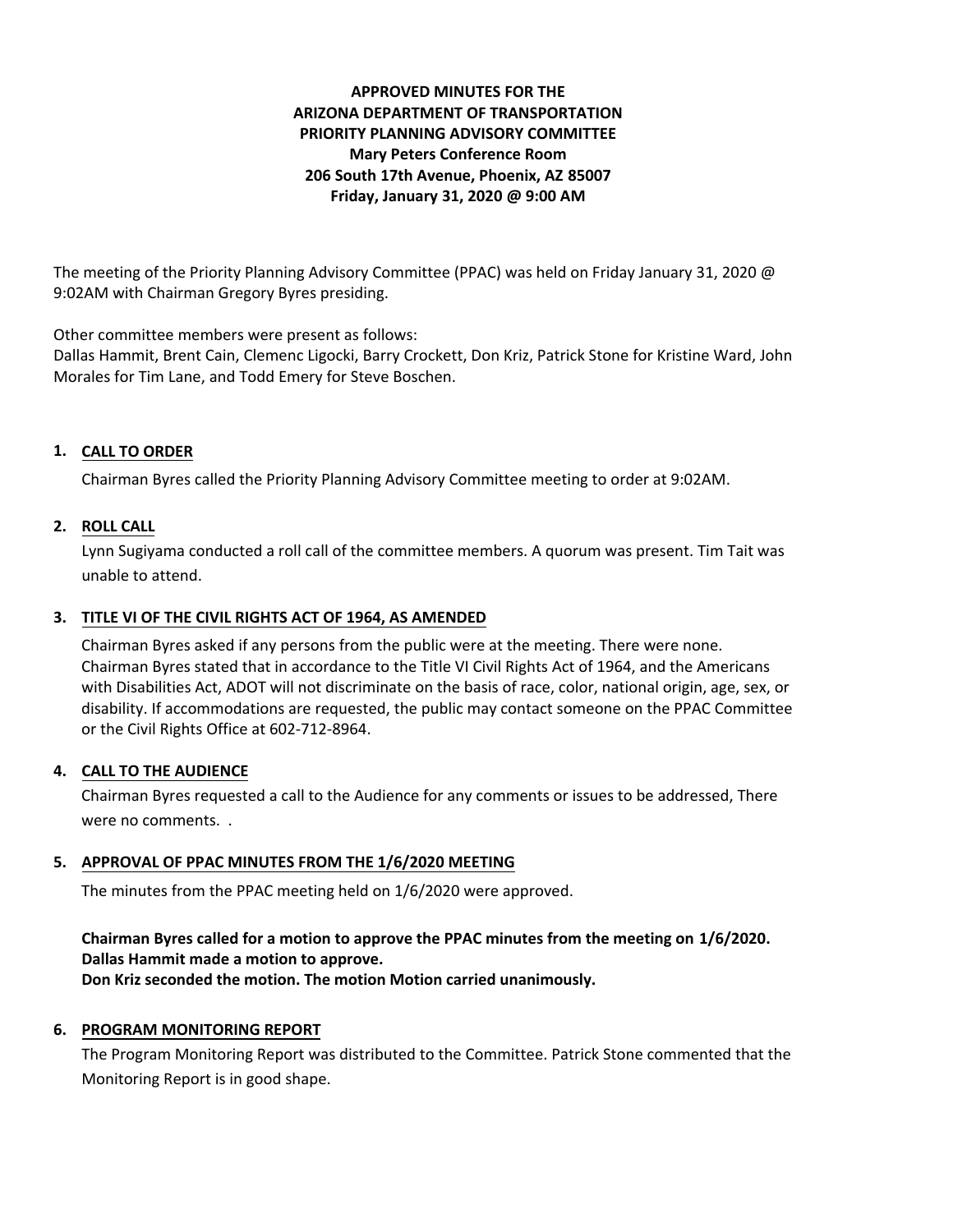**7. Approval of the Tentative FY 2021 – 2025 Five Year Transportation Facilities Construction Program**

**Item 7 was presented by: Bret Anderson Chairman called for a motion to approve Item 7. Clem Ligocki made the motion to approve. Brent Cain seconded the motion. Motion carried unanimously Discussion followed that some of the information in the PowerPoint presentation needed revisions. Revised presentation will be made at the State Transportation Board Meeting on February 21, 2020.** 

## **2020-2024 TRANSPORTATION FACILITIES CONSTRUCTION: DISCUSSION AND POSSIBLE ACTION ON PROGRAM & PROJECT MODIFICATIONS**

| Route & MP:                | SR 347 @ MP 188.0                                                  |  |  |
|----------------------------|--------------------------------------------------------------------|--|--|
| <b>Project Name:</b>       | SR 347 & OLD MARICOPA ROAD INTERSECTION                            |  |  |
| Type of Work:              | <b>INSTALL TRAFFIC SIGNAL</b>                                      |  |  |
| County:                    | Maricopa                                                           |  |  |
| District:                  | Central                                                            |  |  |
| Schedule:                  | FY 2020                                                            |  |  |
| Project:                   | F020801D TIP#: 100330                                              |  |  |
| <b>Project Manager:</b>    | <b>Bharat Kandel</b>                                               |  |  |
| <b>Program Amount:</b>     | \$195,000                                                          |  |  |
| <b>New Program Amount:</b> | \$319,000                                                          |  |  |
| <b>Requested Action:</b>   | Increase Budget, Change the Advertisement Quarter, Increase Scope, |  |  |
|                            | change type of work.                                               |  |  |

**Item 8-1 was presented by: Bharat Kandel**

**Chairman called for a motion to approve Item 8-1.**

**Dallas Hammit made the motion to approve.**

**Barry Crockett seconded the motion. Motion carried unanimously**

**Discussion followed that the PRB Form needs to be revised. The Justification of Request needs to be rewritten to clearly state the type of work being constructed. Revised PRB Form will be sent to the State Transportation Board on February 21, 2020.**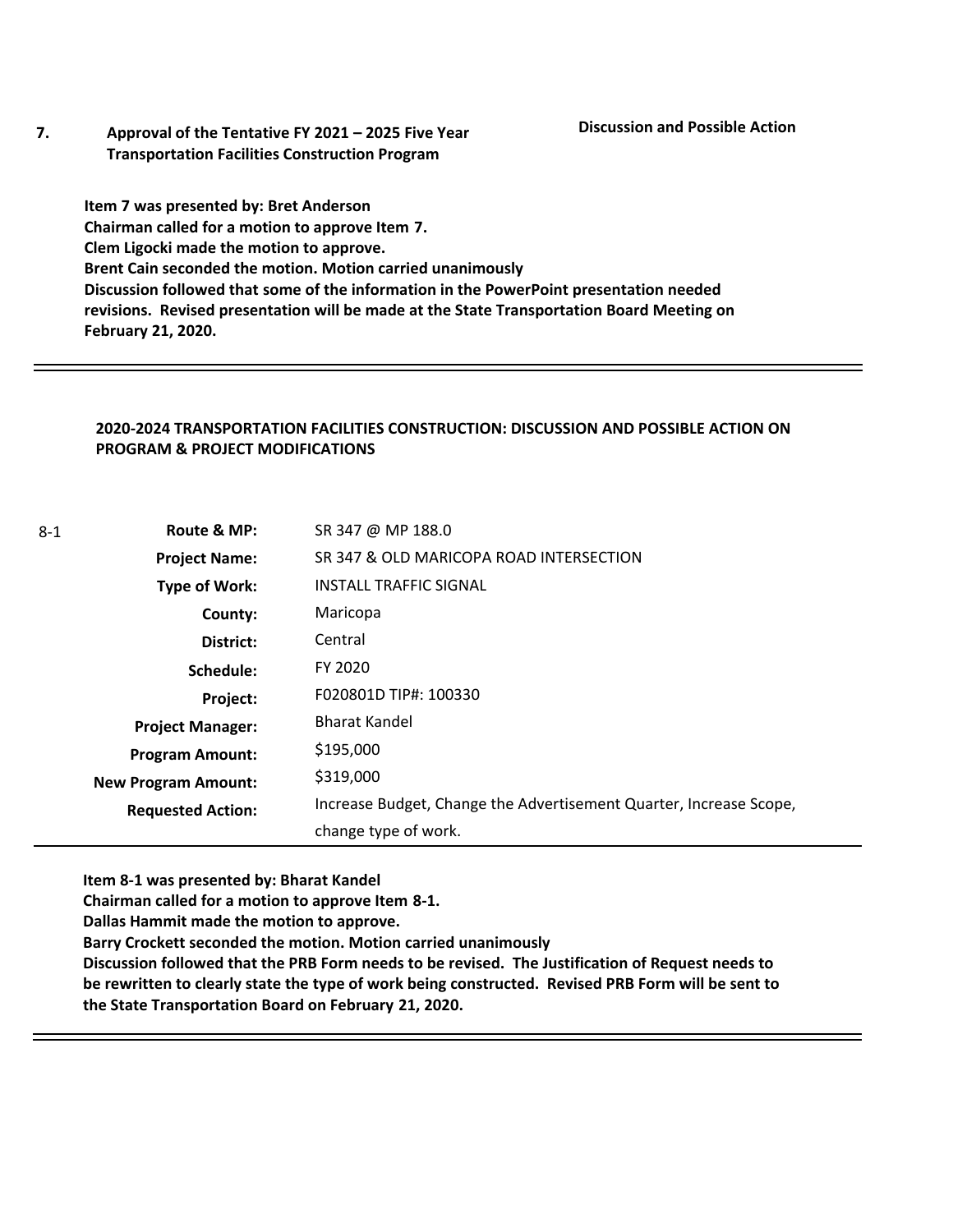| $3-2$ | Route & MP:                | I-10 @ MP 355.0              |
|-------|----------------------------|------------------------------|
|       | <b>Project Name:</b>       | <b>US 191 TI UP</b>          |
|       | <b>Type of Work:</b>       | <b>BRIDGE REHABILITATION</b> |
|       | County:                    | Cochise                      |
|       | District:                  | Southeast                    |
|       | Schedule:                  |                              |
|       | <b>Project:</b>            | F029201D TIP#: 100223        |
|       | <b>Project Manager:</b>    | Judah Cain                   |
|       | <b>Program Amount:</b>     | \$500,000                    |
|       | <b>New Program Amount:</b> | \$0                          |
|       | <b>Requested Action:</b>   | Delete project.              |

**Item 8-2 was presented by: Judah Cain Chairman called for a motion to approve Item 8-2. Brent Cain made the motion to approve. Barry Crockett seconded the motion. Motion carried unanimously**

| $8-3$ | Route & MP:                | SR 77 @ MP 75.86                      |
|-------|----------------------------|---------------------------------------|
|       | <b>Project Name:</b>       | Magee Left Turn Lanes                 |
|       | Type of Work:              | <b>Construct Dual Left Turn Lanes</b> |
|       | County:                    | Pima                                  |
|       | District:                  | Southcentral                          |
|       | Schedule:                  |                                       |
|       | Project:                   | F030601D TIP#: 101673                 |
|       | <b>Project Manager:</b>    | Tricia Brown                          |
|       | <b>Program Amount:</b>     | \$0                                   |
|       | <b>New Program Amount:</b> | \$200,000                             |
|       | <b>Requested Action:</b>   | Establish design project.             |

**Item 8-3 was presented by: Tricia Brown Chairman called for a motion to approve Item 8-3. Dallas Hammit made the motion to approve. Barry Crockett seconded the motion. Motion carried unanimously**

8-2